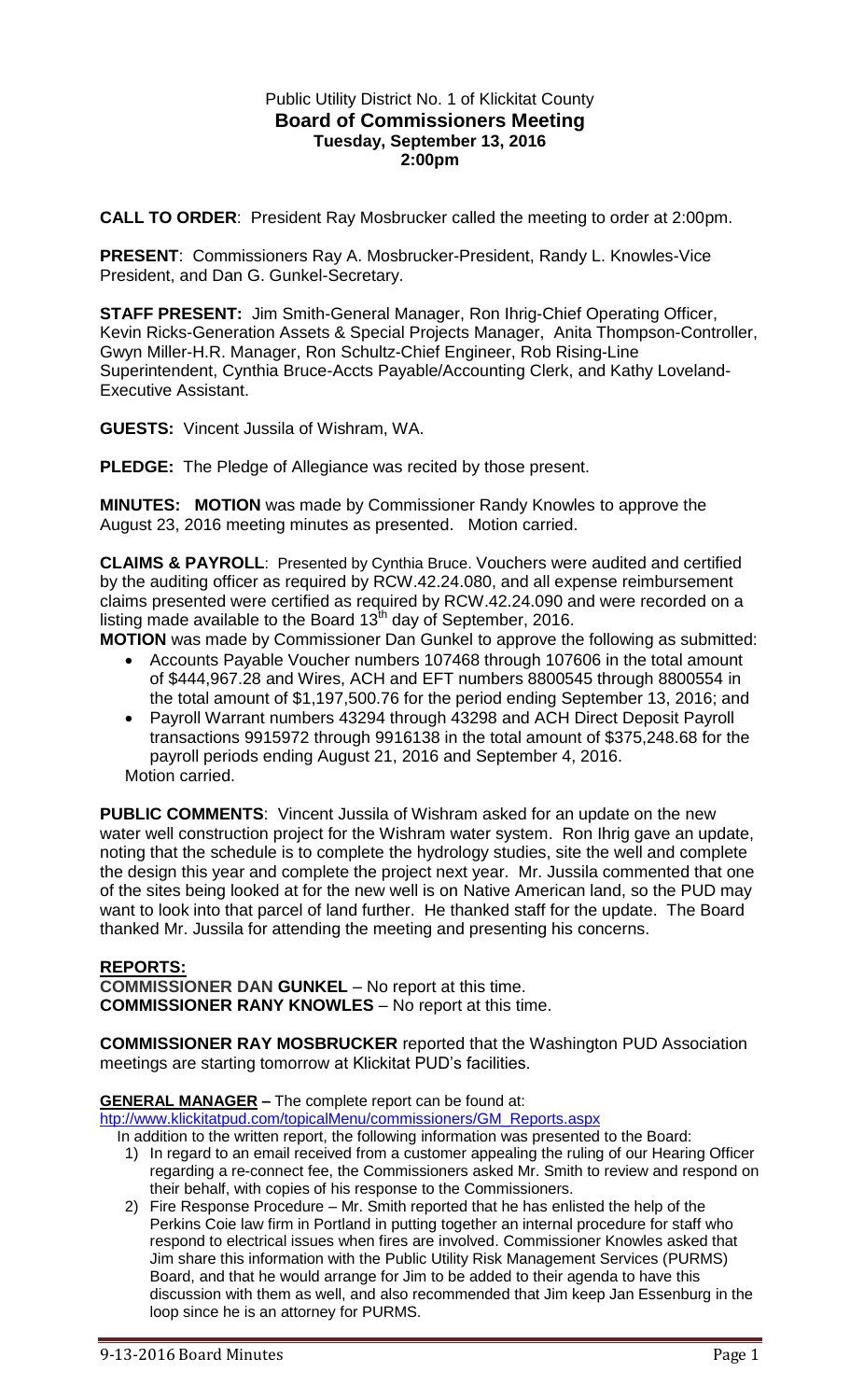3) JD Pool Pumped Storage Site – A tour has been scheduled for Friday, September 16, 2016 of the upper JD Pool site. Commissioner Knowles and Jim Smith will be involved. Confirmed attendees to date are:

 Brian Bonlender-Director with the Department of Commerce, Chris Green-Department of Commerce, Jim Honeyford-State Senator, Gina McCabe-State Representative, Schuyler Hoss with Senator Inslee's office, Dave Sauter-Klickitat County Commissioner, Dave McClure-Klickitat County Economic Development, Dana Peck-Goldendale Chamber of Commerce, Bob Guenther-IBEW (retired), Amanda Hoey-Mid-Columbia Economic Development District (MCEDD), Dave Van't Hof-Energy Consultant, and Nate Sandvig-National Grid NW Regional Director.

 Additional attendees possibly attending are Gary Thompson-Sherman County Judge, Steve Shaffer-Gilliam County Judge, and staffers from Senators Cantwell, Murray and Murkley's offices.

 Commissioner Knowles asked whether or not Klickitat PUD wants to advance the project and put any additional financial support toward it, or work in just a facilitation role. This is a key question for discussion as a private entity, National Grid, is potentially interested on taking the project on.

 Commissioner Gunkel proposed that we need to represent our ratepayers in the best fashion, and getting the project built would be in their best interest if it can be done without exposing the District to financial risk.

 After discussion, it was the consensus of the Commissioners to continue with their current position in that the District advance the project without further expenditure past the existing project coordinator contract, but we continue to help facilitate the project getting built.

The report was accepted as presented.

**GENERATION ASSETS** -- Kevin Ricks presented the August 2016 H.W. Hill Landfill Gas Power Plant Report noting that average station output was 12.93 average MW, and the reliability factor was 66.43%. Kevin also reported that Combustion Turbine (CT) No. 1 remained out of commission during August, with an expected return to service week of September 19<sup>th</sup>; and on Augusts  $11<sup>th</sup>$  CT 2 tripped and was offline for one hour due to a large voltage transient on BPA's system which caused a loss of 13MW of production.

Kevin also gave an update on the replacement of the runner blade on the turbine at the McNary Dam Hydro fishway project. Restart testing is currently planned for November 7, 2016.

Citations received during a recent L&I Inspection at the LFG site were reviewed by Kevin. The deficiencies have been corrected and the cases have been closed, with the exception of one citation of which a penalty has been assessed. It was a good exercise for staff and efficiencies will improve.

The report was accepted as presented.

## **AGENDA ITEMS:**

- A. 2015 FINANCIAL AUDIT RESULTS Julie Desimone with the Moss-Adams firm was in attendance to provide the Board with the results of the 2015 Financial Audit. She noted that it was a big year for the utility accounting-wise, including implementation of the new GASB 68 (Government Accounting Standards Board) Accounting and Financial Reporting for Pensions requirements. The Audit found no deficiencies in internal controls that rise to the level of significant deficiencies or material weaknesses. In addition, the results of their audit disclosed no instances of noncompliance or other matters that are required to be reported under Government Auditing Standards. The Commissioners thanked Julie for her presentation. Board action was not required.
- B. 2017 OPERATING BUDGET SCHEDULE Anita Thompson reviewed the budget schedule and deadlines with the Commissioners, noting that the first draft of the budget will be presented at the November  $8<sup>th</sup>$  meeting, and a second draft at the November 22<sup>nd</sup> meeting. Following presentation of the second draft, staff will be asking the Board to set a public hearing date for December 13, 2016 at which time staff will present their final recommendations for the 2017 operating budget. No action is required at this time.
- C. CALL FOR BIDS: Bingen Substation Construction **MOTION** was made by Commissioner Dan Gunkel to authorize staff to advertise a call for bids for the Bingen Substation Underground Construction and Concrete, with a bid opening date of 10/6/2016 at 2:00pm. Motion carried.